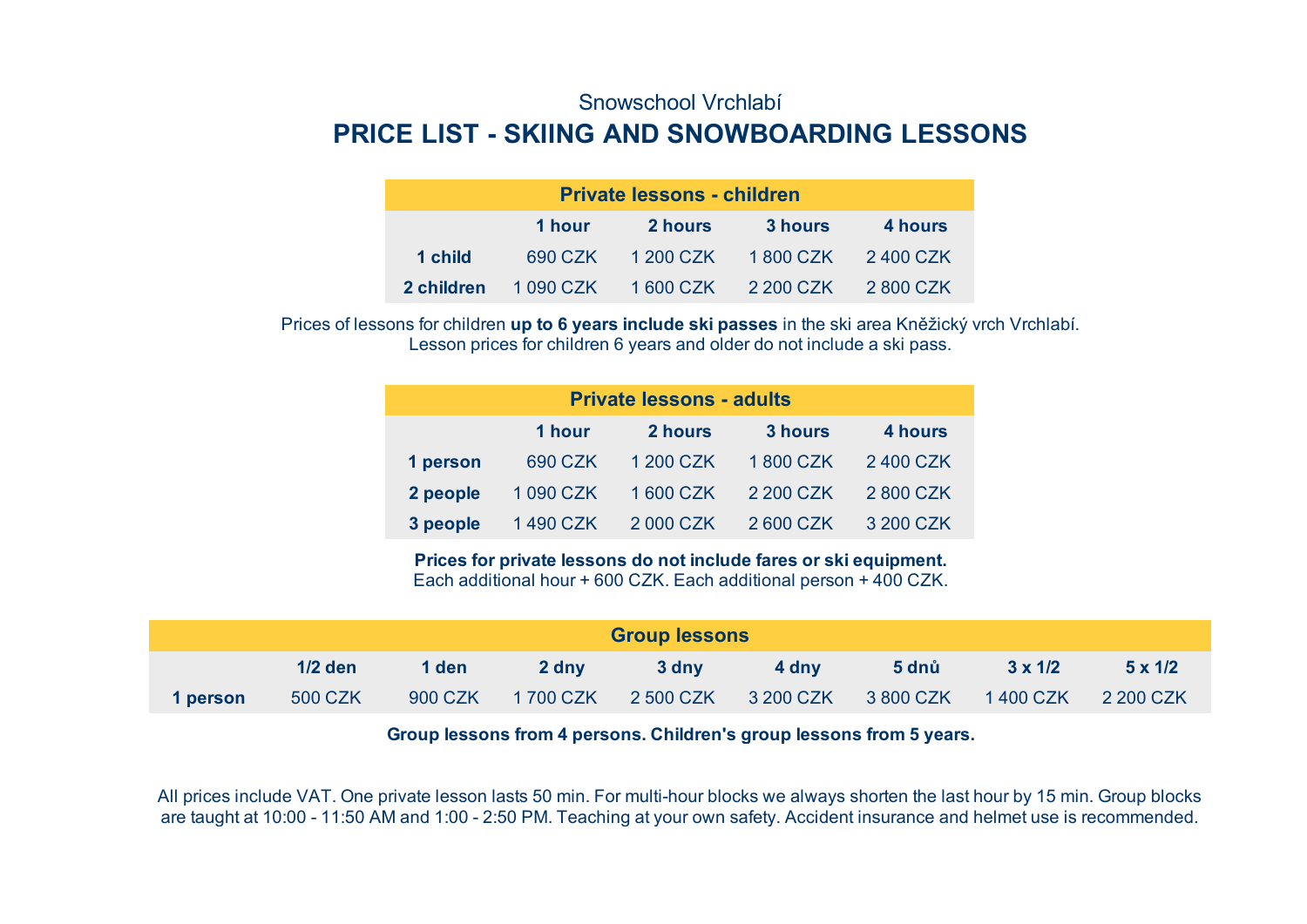## **PRICE LIST - SKI AND SNOWBOARD RENTAL**

|                               | 1 day          | 2 days         | 3 days          | 4 days          | 5 days          | <b>6 days</b>   | 6+ days        |
|-------------------------------|----------------|----------------|-----------------|-----------------|-----------------|-----------------|----------------|
| Ski set                       | <b>250 CZK</b> | <b>450 CZK</b> | 650 CZK         | 850 CZK         | <b>1000 CZK</b> | <b>1150 CZK</b> | <b>150 CZK</b> |
| Carving ski set VIP           | 420 CZK        | <b>770 CZK</b> | <b>1050 CZK</b> | <b>1310 CZK</b> | <b>1570 CZK</b> | <b>1830 CZK</b> | <b>250 CZK</b> |
| Snowboard set                 | <b>250 CZK</b> | <b>450 CZK</b> | 650 CZK         | 850 CZK         | <b>1000 CZK</b> | <b>1150 CZK</b> | <b>150 CZK</b> |
| <b>Carving skis</b>           | <b>180 CZK</b> | 350 CZK        | <b>500 CZK</b>  | <b>650 CZK</b>  | 800 CZK         | 900 CZK         | <b>100 CZK</b> |
| Carving skis VIP              | 360 CZK        | <b>700 CZK</b> | 980 CZK         | <b>1210 CZK</b> | <b>1400 CZK</b> | <b>1590 CZK</b> | <b>180 CZK</b> |
| Ski or snowboard boots        | <b>100 CZK</b> | <b>200 CZK</b> | 300 CZK         | 380 CZK         | <b>460 CZK</b>  | 540 CZK         | <b>80 CZK</b>  |
| Snowboard                     | <b>200 CZK</b> | 400 CZK        | <b>550 CZK</b>  | <b>700 CZK</b>  | 850 CZK         | <b>1000 CZK</b> | <b>100 CZK</b> |
| Ski set children up to 130 cm | <b>150 CZK</b> | 300 CZK        | 420 CZK         | 520 CZK         | 600 CZK         | 660 CZK         | <b>60 CZK</b>  |
| Cross-country set             | <b>150 CZK</b> | 300 CZK        | 420 CZK         | <b>540 CZK</b>  | 620 CZK         | <b>700 CZK</b>  | <b>80 CZK</b>  |
| <b>Helmet</b>                 | <b>70 CZK</b>  | <b>140 CZK</b> | <b>200 CZK</b>  | <b>250 CZK</b>  | <b>300 CZK</b>  | 350 CZK         | <b>50 CZK</b>  |

We provide regular servicing for all rented material. Repairs of material are the responsibility of the hirer. Lost and stolen goods are the responsibility of the hirer. For our clients we provide routine service during the rental period free of charge.